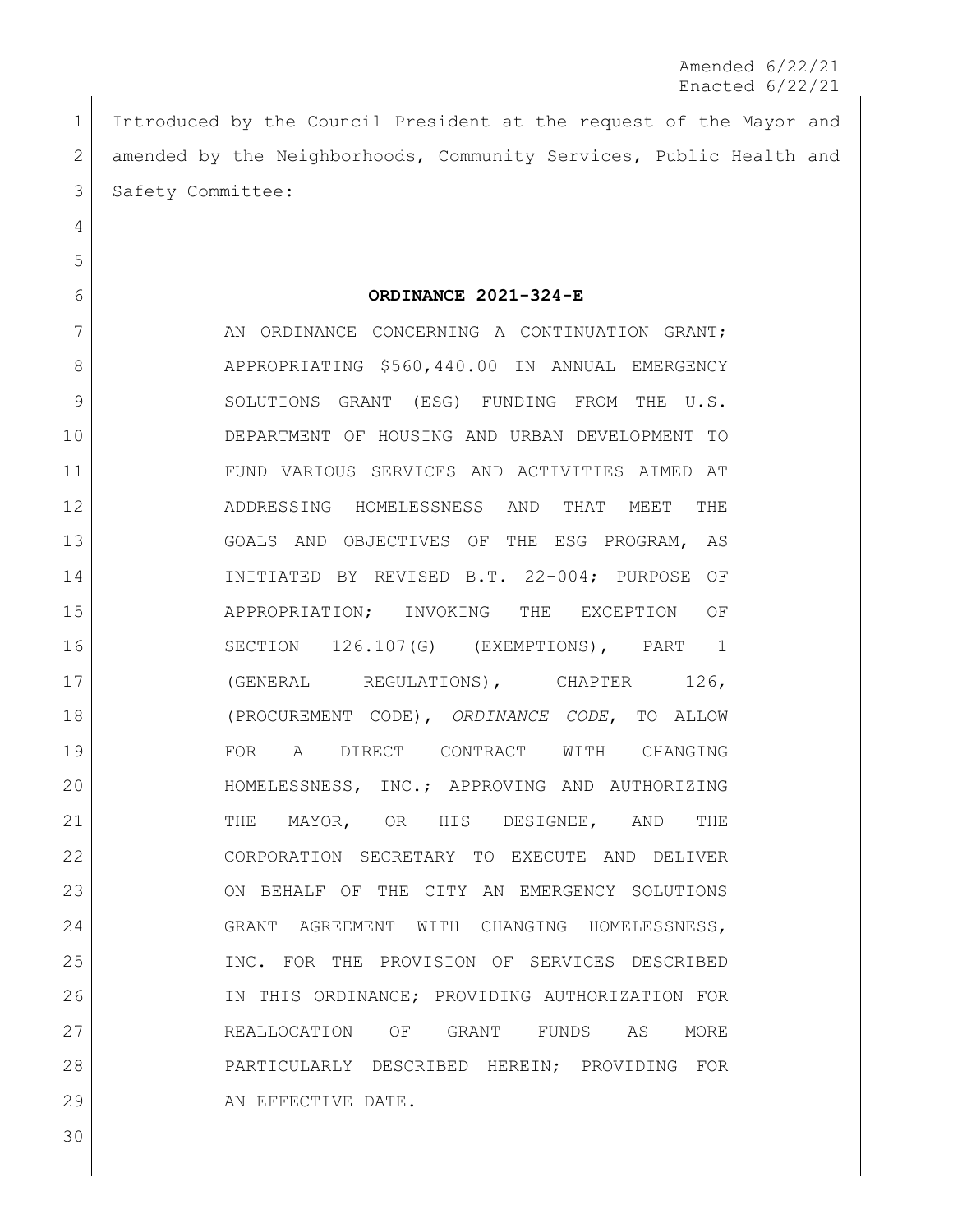Amended 6/22/21

**BE IT ORDAINED** by the Council of the City of Jacksonville: **Section 1. Appropriation.** For the 2021-2022 fiscal year, within the City's budget, there is hereby appropriated the indicated sum(s) from the account(s) listed in subsection (a) to 5 the account (s) listed in subsection (b): (Revised B.T. 22-004, attached hereto as **Revised Exhibit 1,** labeled as "Revised Exhibit 1, Rev B.T. 22-004, June 14, 2021 - NCSPHS" and incorporated herein by this reference)**:** 9 (a) Appropriated from: 10 See Revised B.T. 22-004 \$560,440.00 (b) Appropriated to: 12 See Revised B.T. 22-004 \$560,440.00 (c) Explanation of Appropriation: The funding above is an appropriation of \$560,440.00 in annual grant funds from the U.S. Department of Housing 16 and Urban Development (HUD) for the Emergency Solutions Grant (ESG) program. The City is required to match ESG funds with an equal amount of cash and/or non-cash contributions which may include donated buildings, materials, and volunteer services. The City accomplishes this match requirement through programs and funding provided by the Social Services Division of the Parks, Recreation and Community Services Department. In 24 addition, all ESG funds must be expended within 24 months 25 after HUD signs the grant agreement. **Section 2. Purpose**. The purpose of the appropriation in

 Section 1 is to provide funding for services and activities aimed at addressing homelessness and that meet ESG program goals and objectives. This includes activities and services that: i) engage homeless individuals and families living on the street; ii) improve the number and quality of emergency shelters for homeless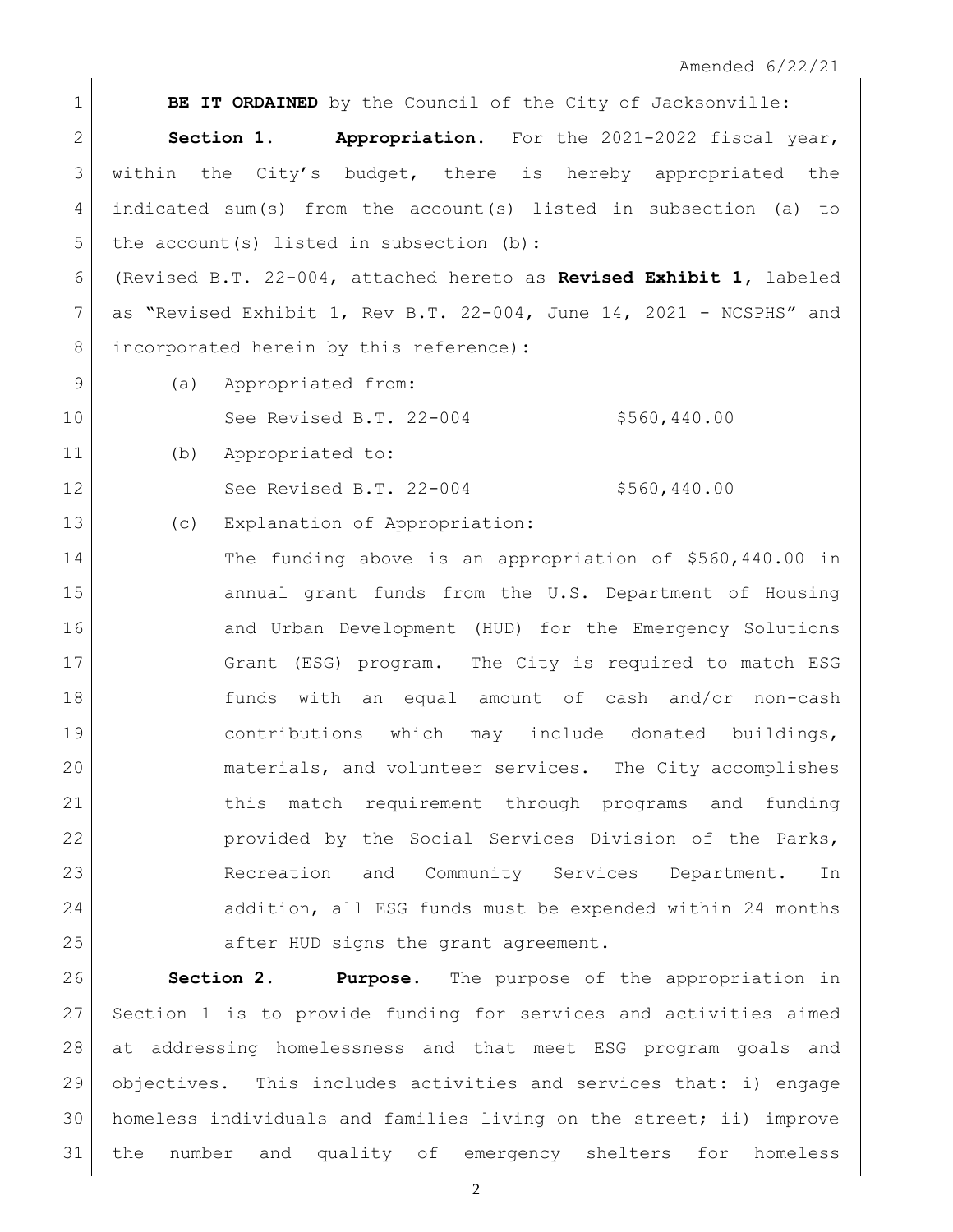## Amended 6/22/21

 individuals and families; iii) help operate these shelters; iv) 2 provide essential services to shelter residents; v) rapidly re- house homeless individuals and families; and vi) prevent individuals and families from becoming homeless. A portion of the ESG funds will be used for costs associated with administration of the ESG program. The Schedule of Proposed Funding detailing the proposed uses of ESG funds is attached hereto as **Revised Exhibit 2,**  labeled as "Revised Exhibit 2, Rev Funding Details, June 14, 2021 - NCSPHS" and incorporated herein by this reference. A copy of the HUD grant award letter is attached hereto as **Revised Exhibit 3,**  labeled as "Revised Exhibit 3, Rev Award Letter, June 14, 2021 - 12 NCSPHS".

 **Section 3. Invoking the exception to Section 126.107(g),**  *Ordinance Code***.** The City is hereby authorized to procure the use of the professional services of Changing Homelessness, Inc. for administration and oversight of the Homeless Management Information System for the ESG program. Pursuant to Section 126.107(g) (Exemptions), Part 1 (General Regulations), Chapter 126 (Procurement Code), *Ordinance Code*, such procurement is exempted from competitive solicitation because the supplies or services are to be provided by those specifically prescribed within authorizing legislation that appropriates the same. With the exception of the foregoing, all other provisions of Chapter 126, *Ordinance Code*, 24 | shall remain in full force and effect.

 **Section 4. Approval and Authorization to Execute an Emergency Solutions Grant Agreement Between the City and Changing Homelessness, Inc.** The Mayor, or his designee, and the Corporation 28 Secretary are hereby authorized to execute and deliver, for and on behalf of the City, that certain Emergency Solutions Grant Agreement with Changing Homelessness, Inc. (the "Agreement") in an amount not to exceed \$50,000.00, in substantially the same form as